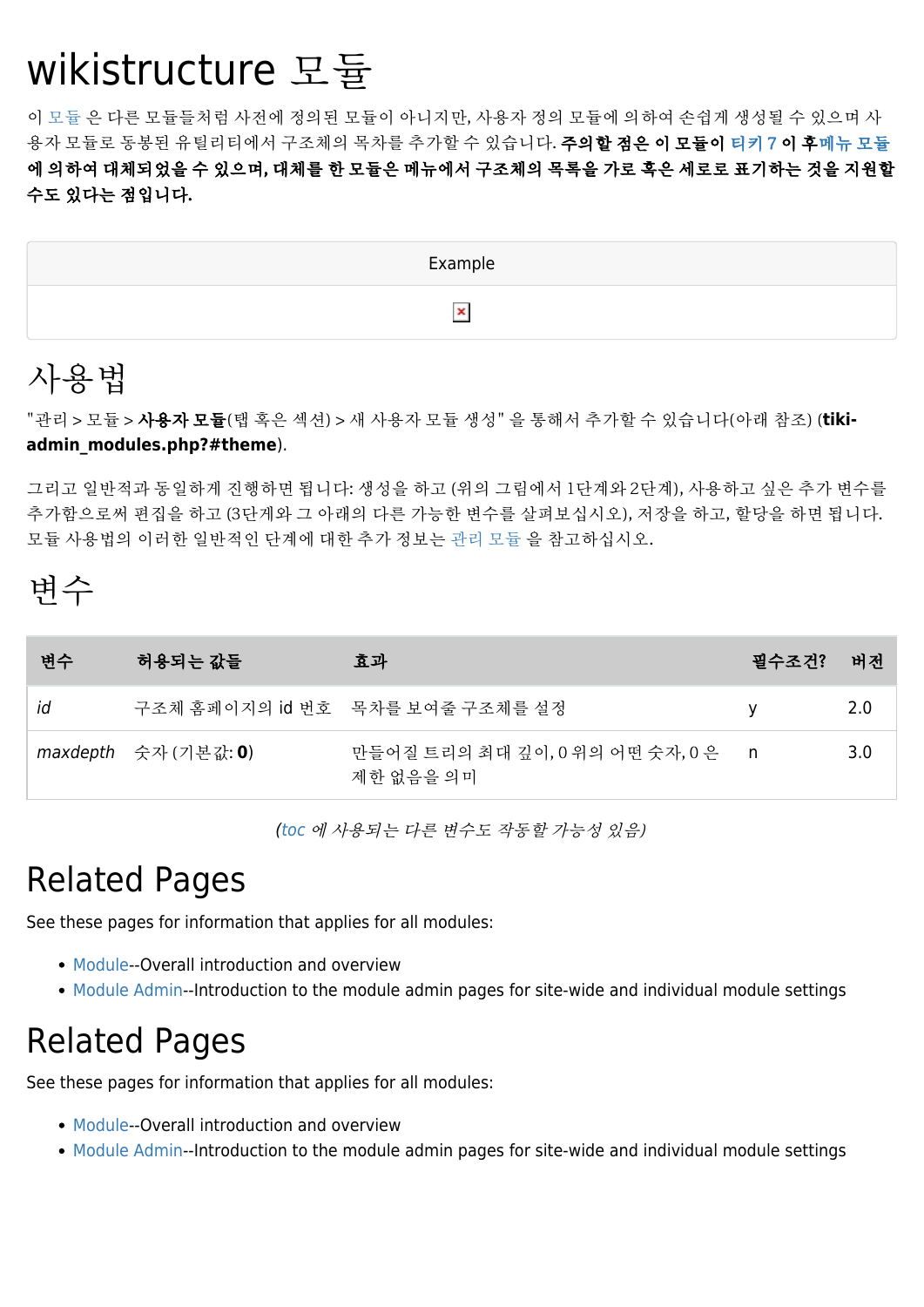# Related Pages

See these pages for information that applies for all modules:

- [Module](https://doc.tiki.org/Module)--Overall introduction and overview
- [Module Admin-](https://doc.tiki.org/Module-Admin)-Introduction to the module admin pages for site-wide and individual module settings

# Related Pages

See these pages for information that applies for all modules:

- [Module](https://doc.tiki.org/Module)--Overall introduction and overview
- [Module Admin-](https://doc.tiki.org/Module-Admin)-Introduction to the module admin pages for site-wide and individual module settings

## Related Pages

See these pages for information that applies for all modules:

- [Module](https://doc.tiki.org/Module)--Overall introduction and overview
- [Module Admin-](https://doc.tiki.org/Module-Admin)-Introduction to the module admin pages for site-wide and individual module settings
	- [Assigning Modules](https://doc.tiki.org/Assigning-Modules)--How to select a module to configure it
	- [Module Settings Interface](https://doc.tiki.org/Module-Settings-Interface)--Interface for configuring individual module settings
	- [Module Settings Parameters](https://doc.tiki.org/Module-Settings-Parameters)--Explanation of standard parameter settings for modules
	- [Creating Custom Modules-](https://doc.tiki.org/Creating-Custom-Modules)-How to create user modules
- [Index of Modules](https://doc.tiki.org/Index-of-Modules)--Links to the documentation of individual modules
- [User Modules-](https://doc.tiki.org/User-Modules)-how (if the feature is active) users can choose and place their modules
- [Mods Type Modules-](https://doc.tiki.org/Mods-Type-Modules)-links to modules that are installed as components
	- [Assigning Modules](https://doc.tiki.org/Assigning-Modules)--How to select a module to configure it
	- [Module Settings Interface](https://doc.tiki.org/Module-Settings-Interface)--Interface for configuring individual module settings
	- [Module Settings Parameters](https://doc.tiki.org/Module-Settings-Parameters)--Explanation of standard parameter settings for modules
	- [Creating Custom Modules-](https://doc.tiki.org/Creating-Custom-Modules)-How to create user modules
- [Index of Modules](https://doc.tiki.org/Index-of-Modules)--Links to the documentation of individual modules
- [User Modules-](https://doc.tiki.org/User-Modules)-how (if the feature is active) users can choose and place their modules
- [Mods Type Modules-](https://doc.tiki.org/Mods-Type-Modules)-links to modules that are installed as components
	- [Assigning Modules](https://doc.tiki.org/Assigning-Modules)--How to select a module to configure it
	- [Module Settings Interface](https://doc.tiki.org/Module-Settings-Interface)--Interface for configuring individual module settings
	- [Module Settings Parameters](https://doc.tiki.org/Module-Settings-Parameters)--Explanation of standard parameter settings for modules
	- [Creating Custom Modules-](https://doc.tiki.org/Creating-Custom-Modules)-How to create user modules
- [Index of Modules](https://doc.tiki.org/Index-of-Modules)--Links to the documentation of individual modules
- [User Modules-](https://doc.tiki.org/User-Modules)-how (if the feature is active) users can choose and place their modules
- [Mods Type Modules-](https://doc.tiki.org/Mods-Type-Modules)-links to modules that are installed as components
	- [Assigning Modules](https://doc.tiki.org/Assigning-Modules)--How to select a module to configure it
	- [Module Settings Interface](https://doc.tiki.org/Module-Settings-Interface)--Interface for configuring individual module settings
	- [Module Settings Parameters](https://doc.tiki.org/Module-Settings-Parameters)--Explanation of standard parameter settings for modules
	- [Creating Custom Modules-](https://doc.tiki.org/Creating-Custom-Modules)-How to create user modules
- [Index of Modules](https://doc.tiki.org/Index-of-Modules)--Links to the documentation of individual modules
- [User Modules-](https://doc.tiki.org/User-Modules)-how (if the feature is active) users can choose and place their modules
- [Mods Type Modules-](https://doc.tiki.org/Mods-Type-Modules)-links to modules that are installed as components